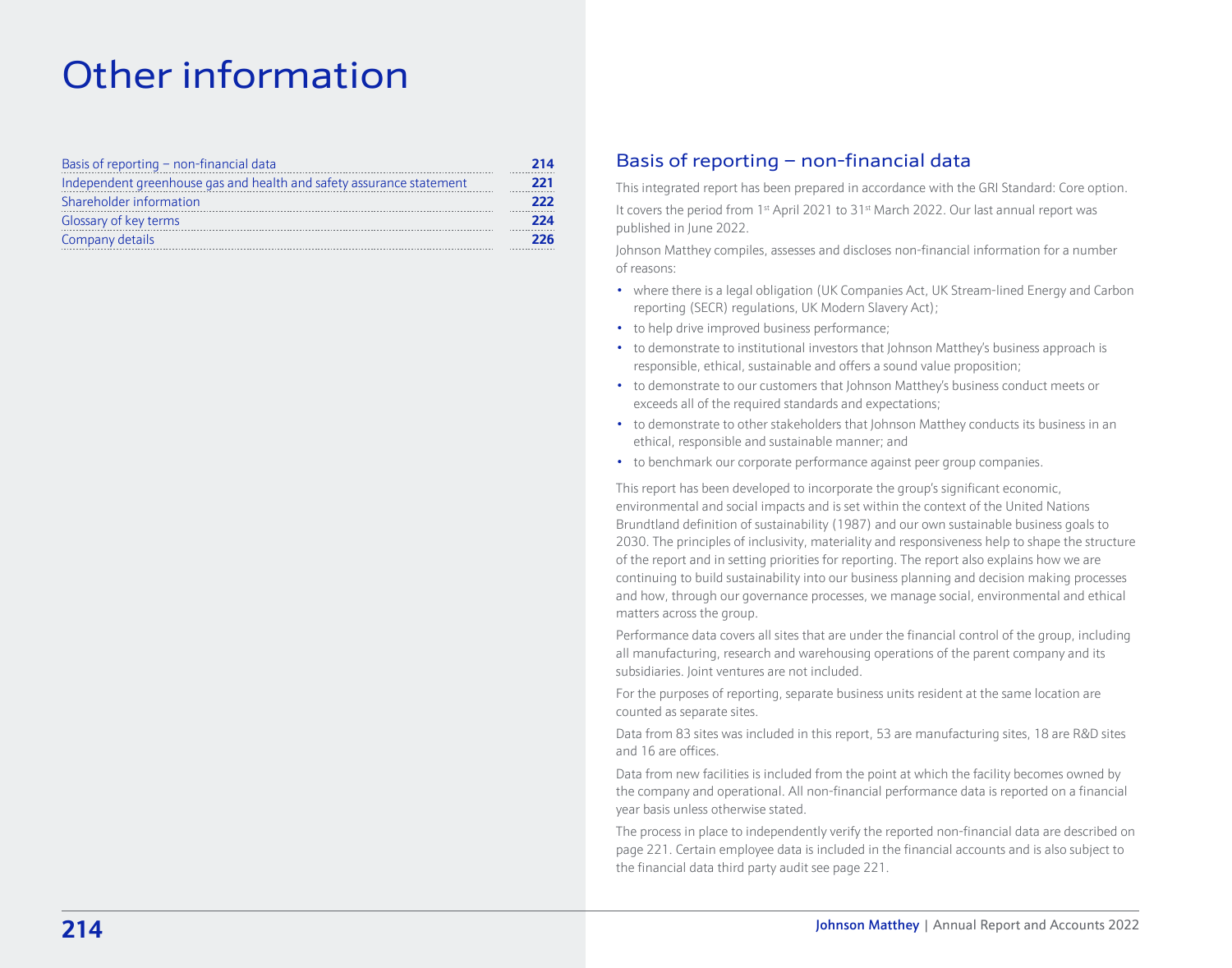## Restatements of previous year's data in AR2022

Previous years' data is restated, where necessary, to account for improvements in coverage and quality of available data. JM's materiality threshold for environmental data variance is 5%. We have made restatements of environmental performance data for five KPIs this year:

- Our NOx emissions to Air have been restated following a review of the methodology that we were previously using to calculate this KPI. Where sites are not operating continuous monitoring, we have improved the calculations to calculate against batch chemistry rather than periodic monitoring. We developed the more consistent methodology with our current year data set and have also applied the new methodology to our 2019/20 and 2020/21 data which we have restated this year [\(see page 47\).](#page--1-0)
- Scope 3 emissions from purchased goods and services for 2019/20 and 2020/21 have been restated after the collection of more granular purchasing data. This has allowed us to apply more accurate GHG intensity factors.
- Scope 3 emissions from capital goods has been restated after reallocating emissions using an improved geographical basis. We have amended the totals for 2019/20 and 2020/21.
- Scope 3 emissions from upstream transportation and distribution has been restated to account for our full logistics operations in 2019/20 and 2020/21. Previously, this data was only representative of emissions where the mode of transportation was known. The restated figures now include emissions where the mode of transport was unknown.
- Scope 3 emissions from investments has been restated following a data review in which we discovered an error in emissions allocation in 2020/21. Previously this data accounted for the entire emissions for each entity and has been corrected to reflect JM's share for 2020/21.

# Definition of employees and contractors

A standard definition of employees and contractors has been implemented since 2017/18 across the group for all reporting of people-related goals. These definitions are used when reporting the relevant KPIs [on page 31,](#page--1-0) and in the Sustainability report on [pages 34-59](#page--1-0) of this report.

| <b>Reported as "Employees"</b>                                                                                |                                                                                                                          |                                                                                                                              | <b>Reported as "Contractors"</b>                                                                                          |                                                                                                                                                                                              |                                                                              |
|---------------------------------------------------------------------------------------------------------------|--------------------------------------------------------------------------------------------------------------------------|------------------------------------------------------------------------------------------------------------------------------|---------------------------------------------------------------------------------------------------------------------------|----------------------------------------------------------------------------------------------------------------------------------------------------------------------------------------------|------------------------------------------------------------------------------|
| <b>Permanent employees</b>                                                                                    | <b>Temporary employees</b>                                                                                               | <b>Agency employees</b>                                                                                                      | <b>Outsourced function</b>                                                                                                | <b>Specialist service</b>                                                                                                                                                                    | <b>Projects</b>                                                              |
| Continuously site based.                                                                                      | Continuously site based.                                                                                                 | Continuously site based.                                                                                                     | Continuously or regularly site<br>based.                                                                                  | One-off project or regularly<br>based on site.                                                                                                                                               | One-off project.                                                             |
| Contract signed directly<br>between JM and individual<br>and paid reqular salary and<br>other benefits by JM. | Fixed term contract signed<br>directly between JM and<br>individual. Paid regular<br>salary and other benefits<br>by JM. | Person employed by an<br>agency performing tasks that<br>would normally be expected<br>to be undertaken by a<br>JM employee. | Facility management $-$<br>catering, cleaning or grounds<br>maintenance; IT and<br>occupational health, if<br>outsourced. | Small scale building or<br>ground works; repairing<br>specialist plant or<br>equipment; low level<br>maintenance; small scale<br>repairs to offices or other<br>buildings; stack monitoring. | Construction work, capital<br>project work, major<br>maintenance activities. |
| Work is directly supervised<br>by JM.                                                                         | Work is directly supervised<br>by JM.                                                                                    | Work is directly supervised<br>by JM.                                                                                        | Work is supervised by<br>contractor and monitored<br>by JM.                                                               | Work is supervised by<br>contractor and monitored<br>by JM.                                                                                                                                  | Work is supervised by<br>contractor and monitored<br>by JM.                  |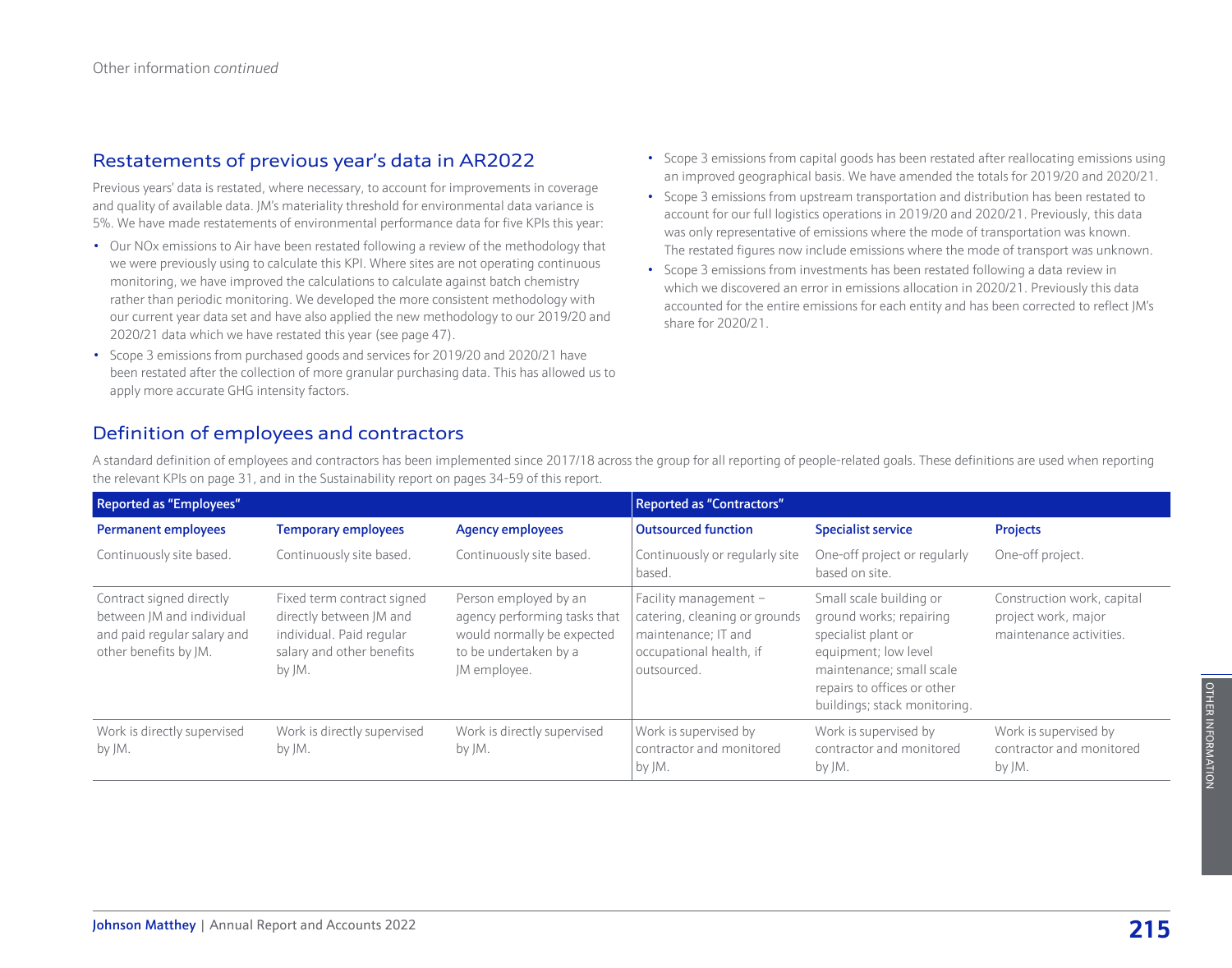# Calculation methodologies for KPIs relating to our sustainable business goals to 2030

# **Products and services**

## Goal: Produce and innovate products for a cleaner, healthier world

We measure and track the positive impact of our products towards a cleaner, healthier world, aligned with our strategic aims. We focus on the products in our portfolio that support our four priority UN Sustainable Development Goals (SDGs): SDG 3 (Good Health and Wellbeing), SDG 7 (Affordable and Clean Energy), SDG 12 (Responsible Consumption and Production) and SDG 13 (Climate Action).

## We use a financial lens to quantify impacts in two ways:

- i. We measure the correlation and classification of annualised sales of our products, services and technologies against our four priority UN SDGs. Sales are excluding precious metals. By increasing the percentage of JM's sales that contribute to our priority UN SDGs we will be increasing our societal value.
- ii. We classify all our R&D spend according to the contribution any resulting commercial offering would bring to society in line with our four priority UN SDGs.

A judgement is made as to whether our products or R&D activities contribute to our four priority UN SDGs, either directly or by enabling others to contribute. This is done by considering the attributes of the products, or the intended outcome of the R&D work, and cross-referencing these against the priority UN SDGs and their accompanying targets.

## **Goal: Drive lower greenhouse gas emissions**

This KPI is a measure of the tonnes of greenhouse gas (GHG) emissions avoided during the year using technologies enabled by JM's products and solutions, compared to conventional offerings. The KPI is expressed as tonnes of carbon dioxide equivalent ( $CO<sub>2</sub>$  eq) and captures one year's impact for all qualifying technologies that have been operational during the year, as sold since 2020/21.

Our methodology for calculating avoided GHG emissions was developed in-house. For each qualifying technology, we first determine its functional unit, which is a quantified description of the performance requirements that our product or solution enables the technology to fulfil. The functional unit is then used as a reference to consider the boundary of the analysis, to ensure that the scope of the calculation covers the relevant life-cycle stages leading to the avoided emissions.

Performance comparisons are made against identified counterfactuals, which represent actual and significant products and solutions in the market, thus preventing us from overstating the avoided emissions. The lifetime of the technology is also considered to discount any impacts from the sale of previous years' technologies if these are no longer operational and, where applicable, adjustments to capture changing performance over time are made.

No allocation between value chain partners is applied, since there are no established guidelines for this; however, our products and solutions are vital to realising the benefits of the technologies being used, and our KPI aims to accurately reflect JM's role, in that we enable avoided GHG emissions via the use of such technologies.

We have also identified revenues aligned to the SASB Chemicals Sustainability Accounting Standard definition of products designed for use-phase resource efficiency, which includes products that "through their use – can be shown to improve energy efficiency, eliminate or lower greenhouse gas (GHG) emissions, reduce raw materials consumption, increase product longevity, and/or reduce water consumption". Qualifying products are those that either:

- increase the efficiency of a product during its use phase (for example, our battery materials and fuel cell components); or
- increase the efficiency of the manufacturing process used to make a product (for example, our catalysts and additives for the chemical, oil and gas industries).

Products beyond the scope of this assessment include those specifically designed to meet environmental regulatory requirements, our pharmaceutical and medical-related products, and any product where a use-phase resource efficiency benefit is unclear. Revenues aligned to the use-phase resource efficiency criteria represent sales excluding precious metals.

## Goal: Enable less harmful air pollution globally

This KPI is a measure of the additional tonnes of nitrogen oxides (NOx) removed from vehicle tailpipes during the year using technologies enabled by JM's products, compared to the regulated tailpipe limits in 2020/21. The KPI captures one year's impact for all products that have been sold during the year to meet tighter tailpipe NOx limits, as enforced by different geographical regions for different vehicle categories.

Our methodology for calculating the additional NOx removed was developed in-house. For each qualifying technology, we consider the vehicles that the technology is fitted to, and any change in tailpipe NOx regulations enforced during the year; this determines the difference between the tailpipe NOx limits in the baseline year and the current year, for every vehicle where a new NOx limit must be met. Any difference in the tailpipe NOx limit is then multiplied by the corresponding number of vehicles that have been fitted with JM's products during the year. The corresponding number of vehicles is calculated from our market share of the number of vehicles sold each year, which is based on the number of emission control systems we supply to each geographical region and vehicle category. Lastly, we apply different vehicle characteristics, including annual distances, kilowatts per cycle and drive speed, to accurately represent the additional NOx being removed from the different vehicles included in the calculation. For vehicles sold since 2020/21 still operating in the current year, an adjustment may also be applied to the annual distances, depending on the age of the vehicle.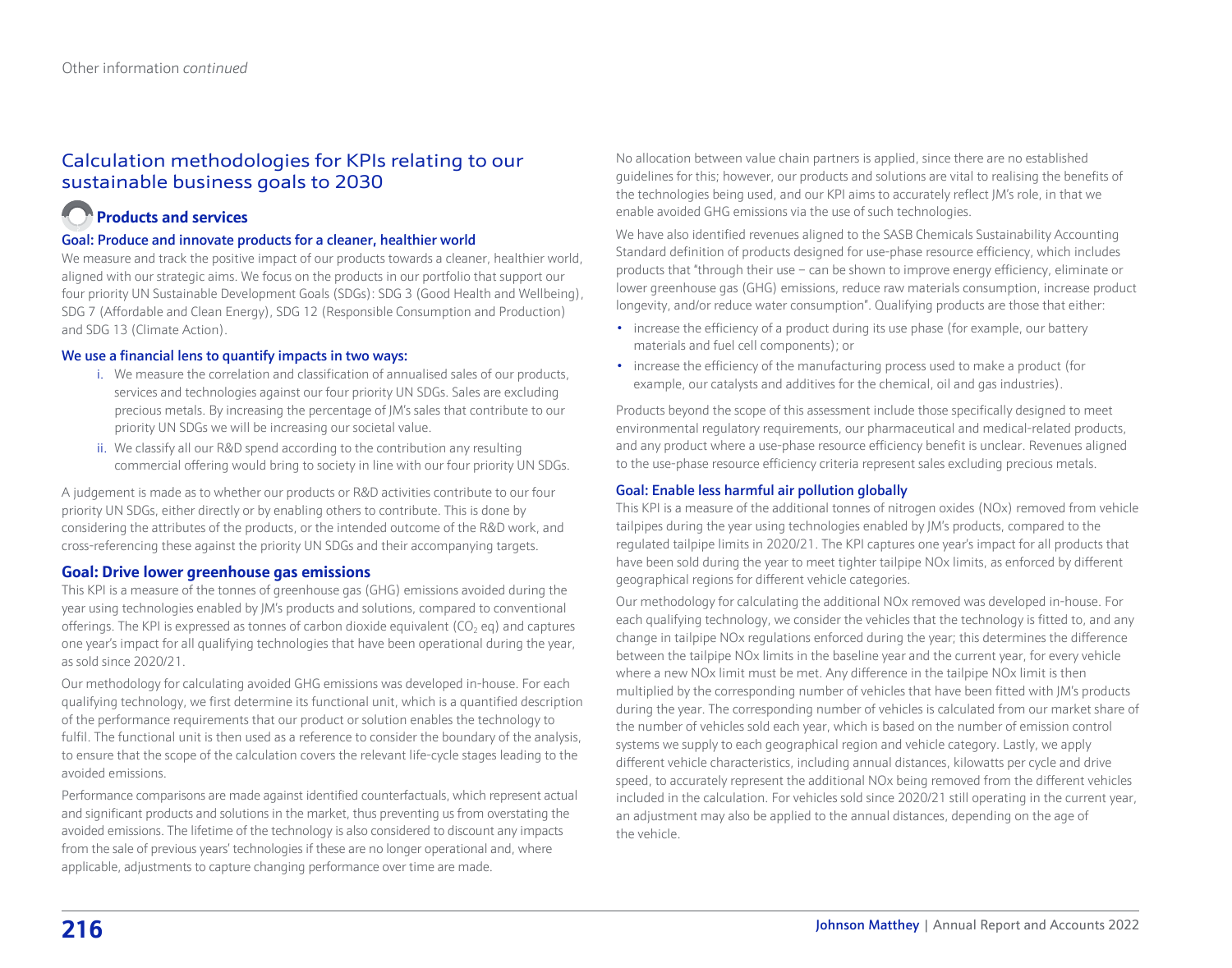No allocation between value chain partners is applied, since there are no established guidelines to determine this; however, our products are vital to realising the benefits of the technologies being used, and our KPI aims to accurately reflect JM's role, in that we enable additional NOx removal via the use of such technologies.

#### Goal: Conserve Scarce Resources

Our KPI to monitor how we are advancing the circular economy is a measurement of all % recycled platinum group metals in our manufactured goods on a mass basis. We include use of five PGMs – platinum, palladium, rhodium, ruthenium and iridium in our target. This is defined as the weighted global average of all goods manufactured in our plants over the course of the reporting year and includes metal that is both sourced and funded by JM and metal sourced and funded by our customers.

We define primary metal as metal from a mine or originating outside of the refining loop. This is measured by recording the amount of metal matching this description that has been used in product manufacturing over the given time-period.

We define recycled metal as metal from non-primary sources. This makes up the balance of metal that has been used in product manufacturing over the given time-period.

# **Operations**

## Goal: Achieve net zero by 2040

Our operational carbon footprint, reported in tonnes of carbon dioxide  $(CO<sub>2</sub>)$  equivalent, includes Scope 1 and Scope 2 emissions.

**Our Scope 1** greenhouse gas (GHG) emissions are calculated in tonnes CO<sub>2</sub> equivalent using conversion factors for each energy source as published by Defra in July 2020. We include carbon dioxide (CO<sub>2</sub>), nitrous oxide (N<sub>2</sub>O), refrigerant and methane (CH<sub>4</sub>) process emissions to air in our Scope 1 calculations.

**Our Scope 2** emissions are calculated using the 'dual reporting' methodology outlined in the GHG Protocol corporate standard 2015 revision, www.ghgprotocol.org. For the location based method of Scope 2 accounting, for all facilities outside of the US, we use national carbon intensity factors related to the consumption of grid electricity in 2019 made available in the 2021 edition of the world  $CO<sub>2</sub>$  emissions database of the International Energy Agency. They were purchased under licence in February 2022 for sole use in company reporting. For US facilities we use regional carbon factors published by the Environmental Protection Agency in January 2022 edition of, eGRID data 2020. For the market based method of Scope 2 accounting, we have applied the hierarchy of sources for determination of appropriate carbon intensity factors, as outlined in Table 6.3 on page 43 of the GHG Protocol 2015 edition guidance. We have successfully obtained carbon intensity factors directly from our grid electricity suppliers in the EU, USA and Australia. However, it has not been possible to obtain this from suppliers in China, India, South Africa and non-OECD Europe.

Our total operational carbon footprint is based on:

- Scope 1 emissions generated by the direct burning of fuel (predominantly natural gas) and process derived greenhouse gas emissions ( $CO<sub>2</sub>$ , N<sub>2</sub>O, CH<sub>4</sub> and refrigerants) on our premises and company-owned or leased vehicles.
- Scope 2 emissions generated from grid electricity and steam procured from third parties for use at our facilities.

Under the UK Stream-lined Energy and Carbon Reporting (SECR) April 2019 requirements, we are required to ensure that the quantification of GHG emissions and data reliability are sufficient to meet our obligation under the UK Companies Act 2006 (Strategic and Directors' Reports) Regulations 2013. The legislation indicates that all fuel used in company-owned and leased vehicles driven on public roads should be included and we report this in our 2021/22 Scope 1 data.

## Scope 3 GHG emissions

Our annual Scope 3 GHG emissions are reported according to the methodology of the GHG Protocol Corporate Value Chain (Scope 3) Accounting and Reporting Standard. A variety of accounting techniques were used depending on the availability of data. All value chain emissions over which JM has financial control are included; the key exclusion from this is raw materials where JM is a toll manufacturer i.e. when raw materials being used in our factories but remain in the financial ownership of our customer at all times.

When calculating the GHG footprint of each Scope 3 category, our principle of using the most accurate data sources was applied in the following order:

- 1. GHG footprint data obtained directly from value chain partners.
- 2. Mass based calculations using carbon intensity factors from respected databases, such as Defra's GHG reporting conversion factors and EcoInvent.
- 3. Financial allocation based using Avieco's proprietary Input-Output model (EIO). This combines economic data from central banks and treasury departments with research data from the World Bank, OECD and other leading environmental agencies.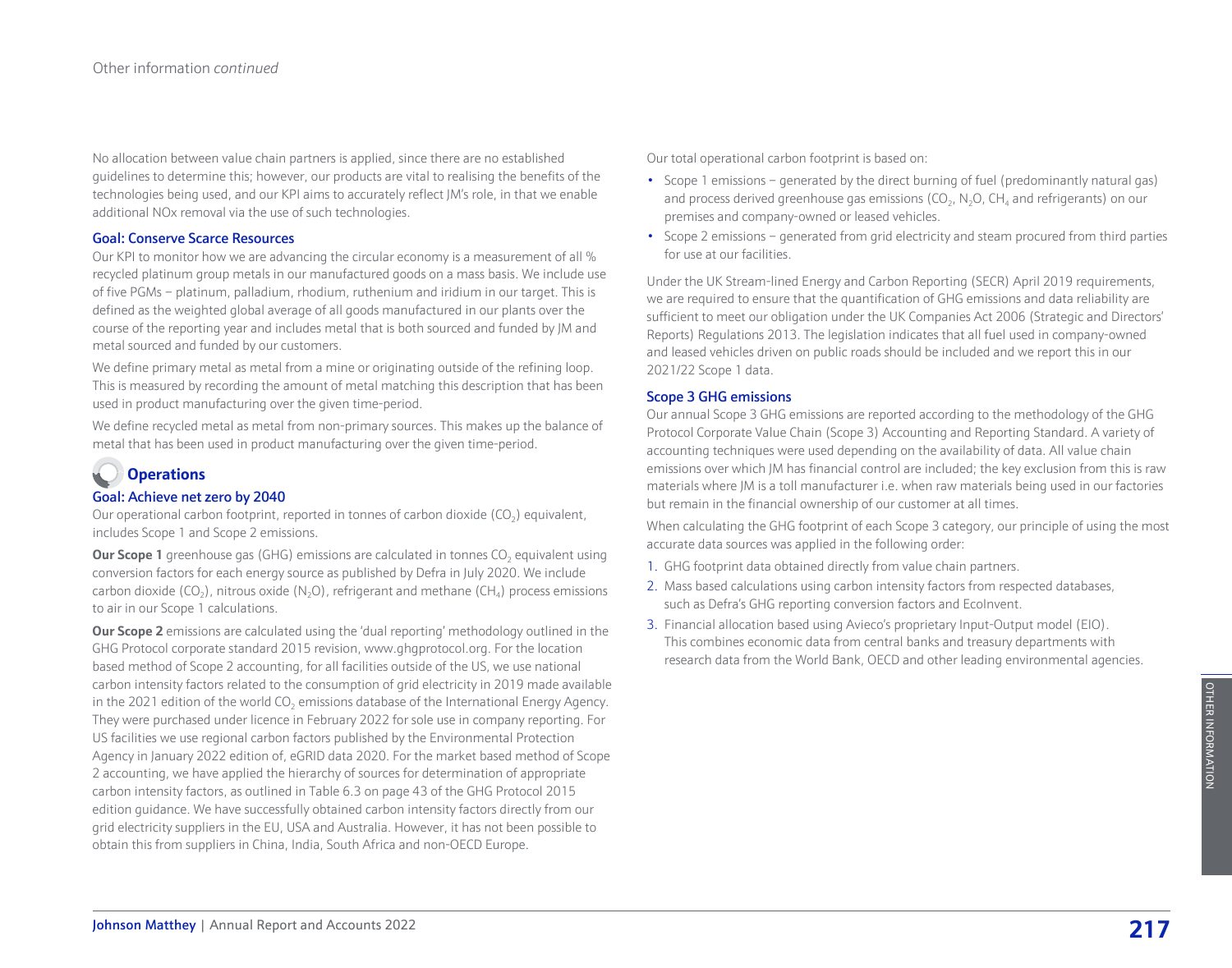| Scope 3 GHG category as defined by GHG Protocol | <b>Calculation methodology</b>                                                                                                                                                                                                                                                                                                                                                                                                                |
|-------------------------------------------------|-----------------------------------------------------------------------------------------------------------------------------------------------------------------------------------------------------------------------------------------------------------------------------------------------------------------------------------------------------------------------------------------------------------------------------------------------|
| 1. Purchased goods and services                 | Where mass of purchased goods was available, this was used in combination with GHG intensity factors obtained either from suppliers or<br>Ecolnvent. For the remaining goods and for purchased services a financial allocation (EEIO model) was used                                                                                                                                                                                          |
| 2. Capital goods                                | Financial allocation (EEIO model) using geographical breakdown of data shown in Accounting note 12 "Property, plant & equipment"<br>on page 174                                                                                                                                                                                                                                                                                               |
| 3. Fuel- and energy-related activities          | Defra's GHG reporting conversion factors 2021 were used to calculate well-to-tank GHG emissions from fuel usage, transmission and<br>distribution losses from purchased electricity, and well-to-tank and transmission and distribution losses of energy from steam                                                                                                                                                                           |
| 4. Upstream transportation and distribution     | Emissions data was provided by our suppliers where available. Where only mass and distance of goods transported was available, this was<br>used in combination with Defra's GHG reporting conversion factors 2021. Otherwise, a financial allocation was made based on spend and<br>intensity factors from the EEIO model                                                                                                                     |
| 5. Waste generated in operations                | Where GHG footprints were available from waste service providers they were used, otherwise Defra's GHG reporting conversion factors<br>2021 were used according to mass of waste disposal by destination see page 46                                                                                                                                                                                                                          |
| 6. Business travel                              | Footprint business travel for air and rail was obtained from our business travel service providers. Where available mileage for personal car,<br>taxi and public transport use was used in combination with Defra's GHG reporting conversion factors 2021. In the absence of mileage,<br>a financial allocation was made based on expenses spend and intensity factors from the EEIO model. Accounting is by date of<br>financial transaction |
| 7. Employee commuting                           | Data is obtained by employee survey of miles travelled per week by modes of transport. Defra's GHG reporting conversion factors 2021 are<br>used to calculate the GHG intensity of each transport type                                                                                                                                                                                                                                        |
| 8. Upstream leased assets                       | Financial allocation (EEIO model) using floor space and geographical location                                                                                                                                                                                                                                                                                                                                                                 |
| 9. Downstream transportation and distribution   | Where JM takes responsibility for the downstream distribution of goods, it was included in the upstream category calculation. Where our<br>customers takes responsibility, no data is available                                                                                                                                                                                                                                               |
| 10. Processing of sold products                 | No quantitative data available, but not expected to be material based on our knowledge of how our customers use our products                                                                                                                                                                                                                                                                                                                  |
| 11. Use of sold products                        | We have removed Use of sold products from our footprint by agreement with SBTi, as it determined that the emissions we reported in this<br>category were 'indirect' and should not, therefore, be included.                                                                                                                                                                                                                                   |
| 12. End of life treatment of sold products      | Many of JM's products are returned to the company for recovery of the precious metals and thus end of life treatment is included in our<br>Scope 1 + 2 footprint. JM does not have visibility of other end of life treatments                                                                                                                                                                                                                 |
| 13. Downstream leased assets                    | Included in Upstream leased assets category                                                                                                                                                                                                                                                                                                                                                                                                   |
| 14. Investments                                 | Financial allocation (EEIO model) using geographical breakdown of investment revenues from each entity                                                                                                                                                                                                                                                                                                                                        |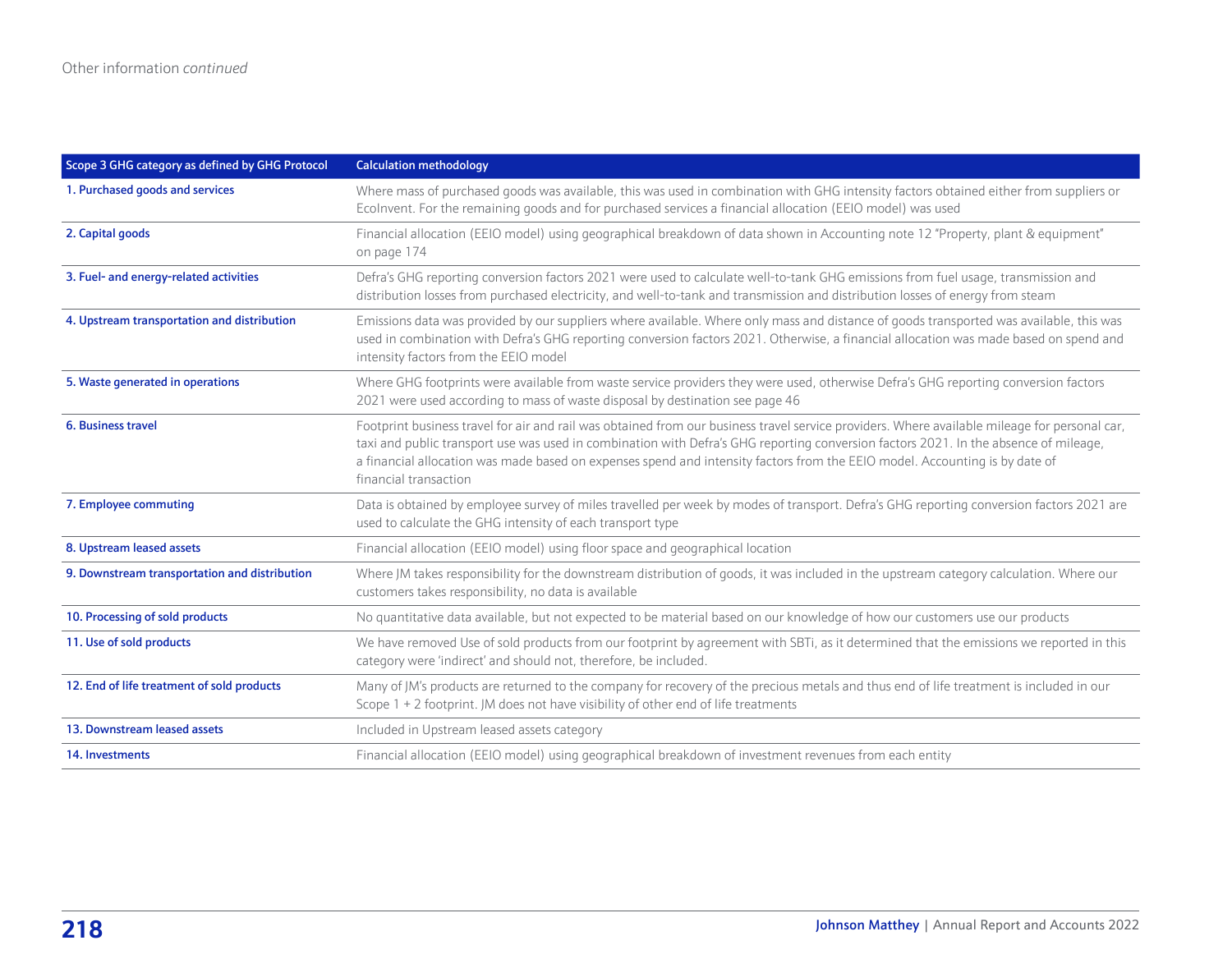#### Goal: Reduce water consumption and waste

#### Net fresh water consumption

This KPI is a record of how much water we withdraw through our operations. The KPI includes all freshwater sources – mains supplied water that we receive from municipalities, public or private utility companies, ground water that is extracted from below the earth's surface and fresh surface water that we extract from rivers, wetlands, lakes etc. We do not include rainwater or any brackish surface water. We subtract any water that is returned to the source from which it is extracted at the same or better quality.

#### Hazardous waste

This KPI is a record of how much hazardous waste we generate from our operations that can no longer be used by Johnson Matthey and has to be sent off site for treatment. We define hazardous waste in line with local regulatory requirements in the particular territory where the waste is generated. For example, in Europe we consider the EU Waste Framework Directive (Directive 2008/98/EC of the European Parliament and of the Council). We measure the amount of solid and liquid hazardous waste and report in metric tonnes of material. We measure the total weights sent off site, including any entrained water, and we consider all material waste no longer of use to Johnson Matthey. We categorise its destination in the following ways:

- Sent outside IM for beneficial reuse.
- Sent outside JM for recycling.
- Sent outside JM for incineration with energy recovery.
- Sent outside JM for incineration or treatment without energy recovery.
- Sent outside JM for landfill disposal.

#### NOx emissions

This KPI is a record of direct emissions of harmful nitrogen oxides to the environment from our manufacturing facilities. NOx is a generic term which includes nitric oxide (NO) and nitrogen dioxide (NO2), but excludes nitrous oxide (N2O). We measure this KPI in metric tonnes. The value is derived from continuous monitoring equipment where present, or from stoichiometric calculations based on our knowledge of NOx generation from our chemical processes. We consider all sources of NOx from the combustion of fuel in steam boilers to the gaseous output of our processes that emit NOx. We report the value after any abatement or treatment has taken place within our chimney stacks.

# **People** Goal: Keep people safe

Total recordable injury and illness rate (TRIIR) is defined as the number of recordable cases per 200,000 hours worked in a rolling year and includes cases affecting both our employees and contractors.

A recordable case (as defined under the US Occupational Safety and Health Administration (OSHA) Regulations) is defined as a work related accident or illness that results in one or more of the following: absence of more than one day; medical treatment beyond first aid; death; loss of consciousness and restricted work or transfer to another job.

The OSHA severity rate is a calculation that gives a company an average of the number of lost days and restricted days per recordable incident.

OSHA severity rate = (total lost days and restricted days in the year  $\times$  200,000 ÷ total hours worked during the year).

#### *Process safety rate definition*

Johnson Matthey has adopted International Council of Chemical Association's (ICCA) process safety metric. The metric first requires a determination that the event is to be included in the process safety event severity rate (PSESR) calculation and then determining the severity using the severity table.

In determining this rate, 1 point is assigned for each Level 4 incident attribute, 3 points for each Level 3 attribute, 9 points for each Level 2 attribute, and 27 points for each Level 1 attribute. The PSESR is recorded as a 12 month rolling number. Total worker hours include employees, temporary employees and contractors.

Theoretically, a process safety event could be assigned a minimum of 1 point (i.e. the incident meets the attributes of a Level 4 incident in only one category) or a maximum of 135 points (i.e. the incident meets the attributes of a Level 1 incident in each of the five categories).

A Tier 1 Process Safety Event (T-1 PSE) is a loss of primary containment (LOPC) with the greatest consequence as defined American Petroleum Institute recommended practice 754.

# **ICCA process safety severity rate (Level 1 to Level 4) = Total severity score for all events per 200,000 hrs worked**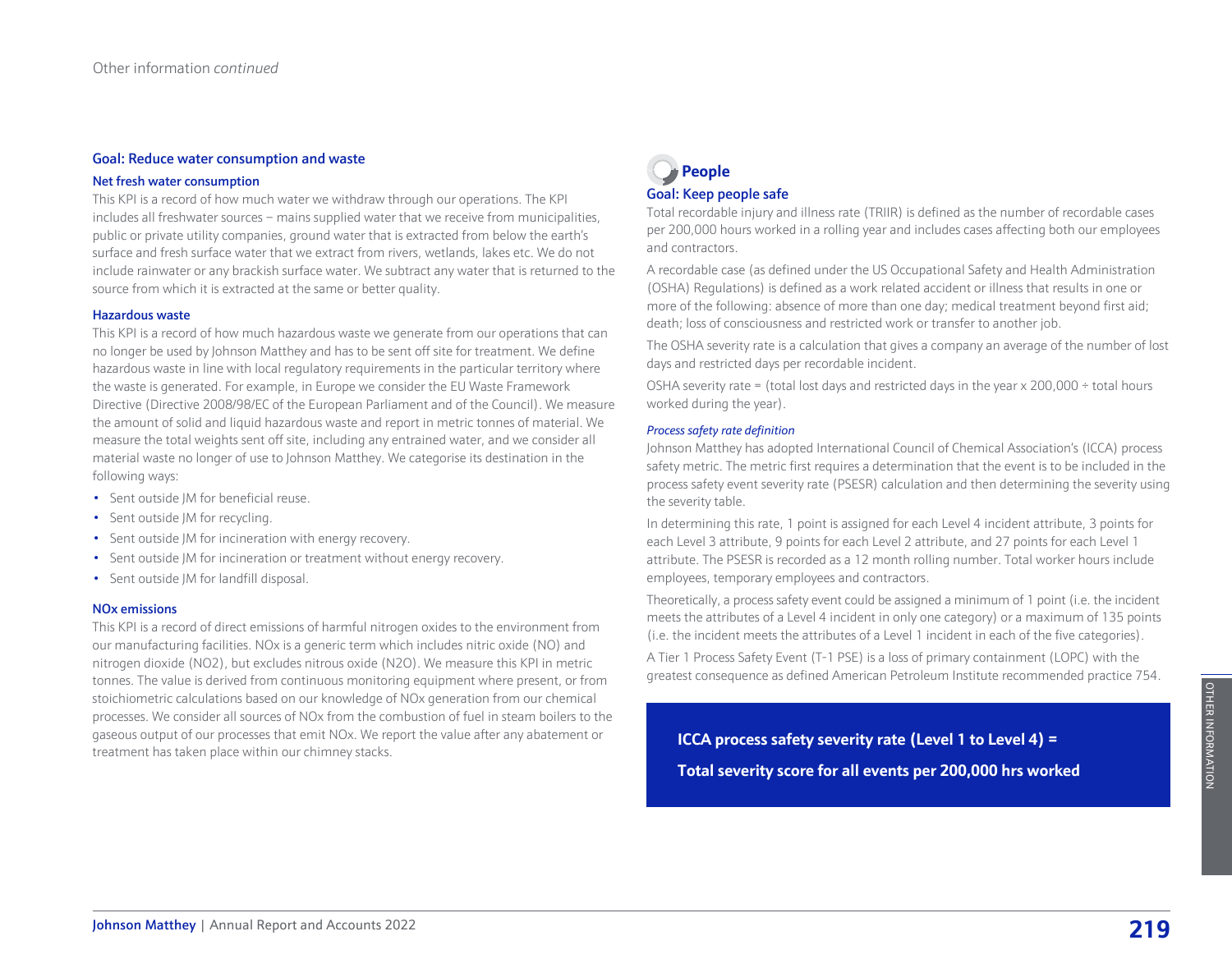#### Goal: A diverse, inclusive and engaged company

Johnson Matthey invites all its permanent and fixed term contract employees to voluntarily complete its employee survey every one to two years to determine the wellbeing of its staff using a standard methodology defined and audited by Korn Ferry. All responses are submitted confidentially to a third party and results are independently analysed and reported back to JM management. Through the survey we measure attributes on a scale of 0 to 100%:

- employee engagement = how committed and motivated employees are to give their best to Johnson Matthey; and
- employee enablement = how well employees' jobs and work environment support peak performance in Johnson Matthey.

#### Goal: Invest in our local communities

Our target KPI is an annual record of the total number of employee volunteering days undertaken by permanent employees within their local communities, in accordance with JM's global Employee Volunteering Policy.

The volunteering is recorded in days, assuming that the standard full-time equivalent employee day is 8 hours. The recorded volunteering days may have been completed either on company time or on paid company leave. Volunteering done on unpaid leave, or outside normal working hours, is not included in the reported numbers.

In determining the in-kind contribution of employees' volunteering we take the number of volunteering days reported in the year and multiply it by the group average cost of one day of employee time.

## **Calculation for indirect expenditure in community investment**

Number of working days in a year is five days per week for 50 weeks per year.

Average cost of one day of employee time

Total employee benefits expense in year

Number of working days in year x Average number of permanent employees